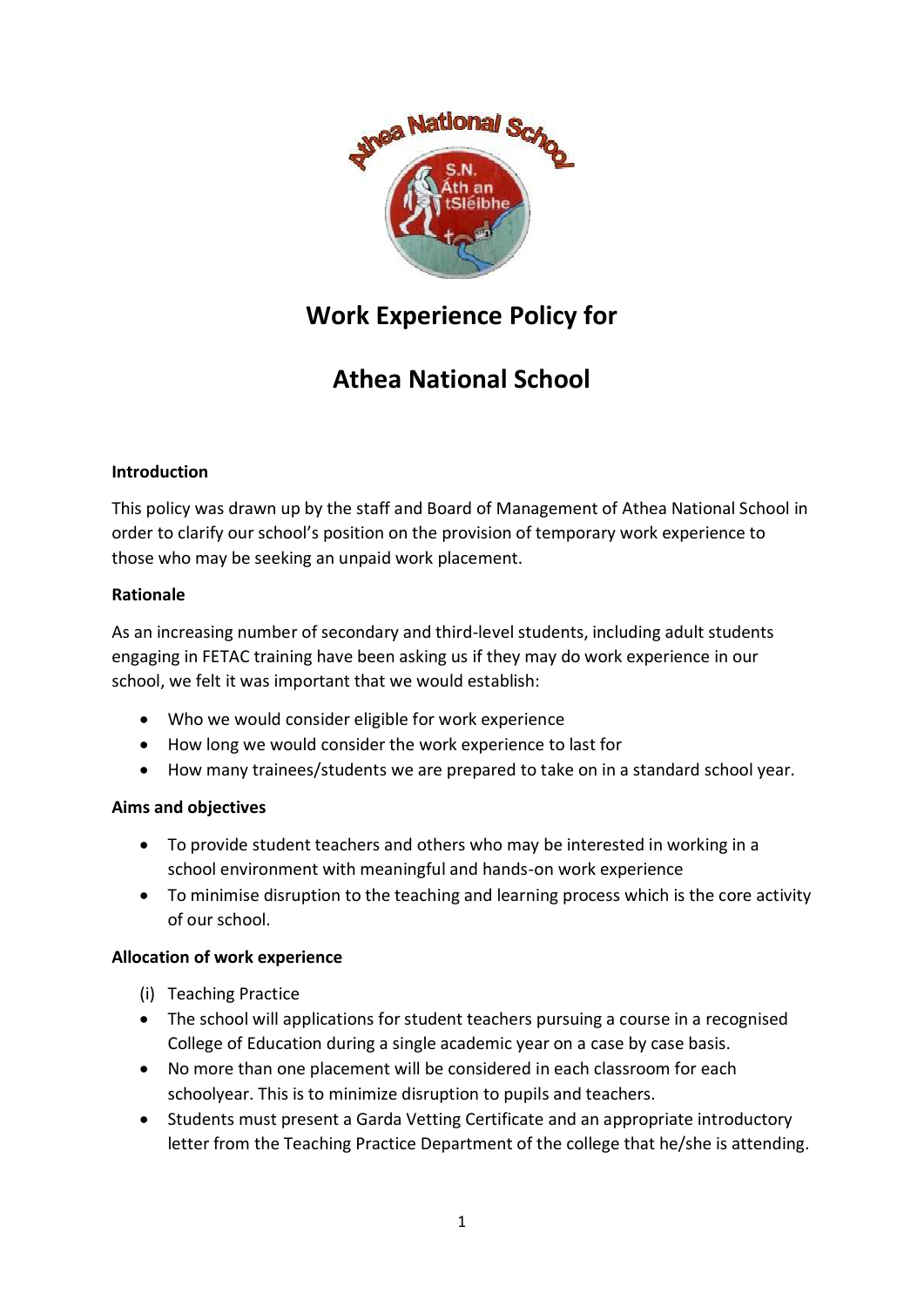- A Statutory Declaration must be completed and furnished by the work experience candidate.
- Places will be allocated on a first-come, first-served basis with preference given to past pupils.

(ii) Transition Year Work Experience

- The school will consider applications for placements from secondary school students seeking work experience as part of the Transition Year programme on a case by case basis, with preference given to past pupils.
- Application must be made to the school principal.
- Transition Year students must furnish the school with appropriate documentation from the secondary school which they attend (letter requesting a placement for the student and evidence of insurance for the student.)
- All students must have completed successful Garda Vetting procedures and Statutory Declaration prior to commencement. There is no exception to this.
- Secondary schools should be informed of the foregoing and its responsibility to inform its students in advance.

### (iii) Others

- From time to time, other people who do not fit into these categories may seek observation time or work experience in the school. Their request for observation/experience may be granted by the Principal after consultation with the Chairperson of the Board of Management, if it is felt that such a placement would not be disruptive to the life of the school.
- These placements will only be granted after categories (i)  $-$  (iii) have been considered.

### **Mobile Phone Use**

- Mobile phones may not be used in the school building or on the school yard by Work Experience candidates.
- The phone should either be turned off or given to the School Principal.

### **Dress Code**

- Students on Teaching Practice must dress appropriately. No jeans are permitted.
- Work Experience students: are expected to dress neatly.

### **Refusal/Termination of work placement**

Request of work experience may be refused if 3

- In the view of the principal sufficient placements have already been granted for the year.
- The Board do not feel that the work placement will be of benefit to the school.
- Evidence comes to light of child protection concerns regarding the applicant.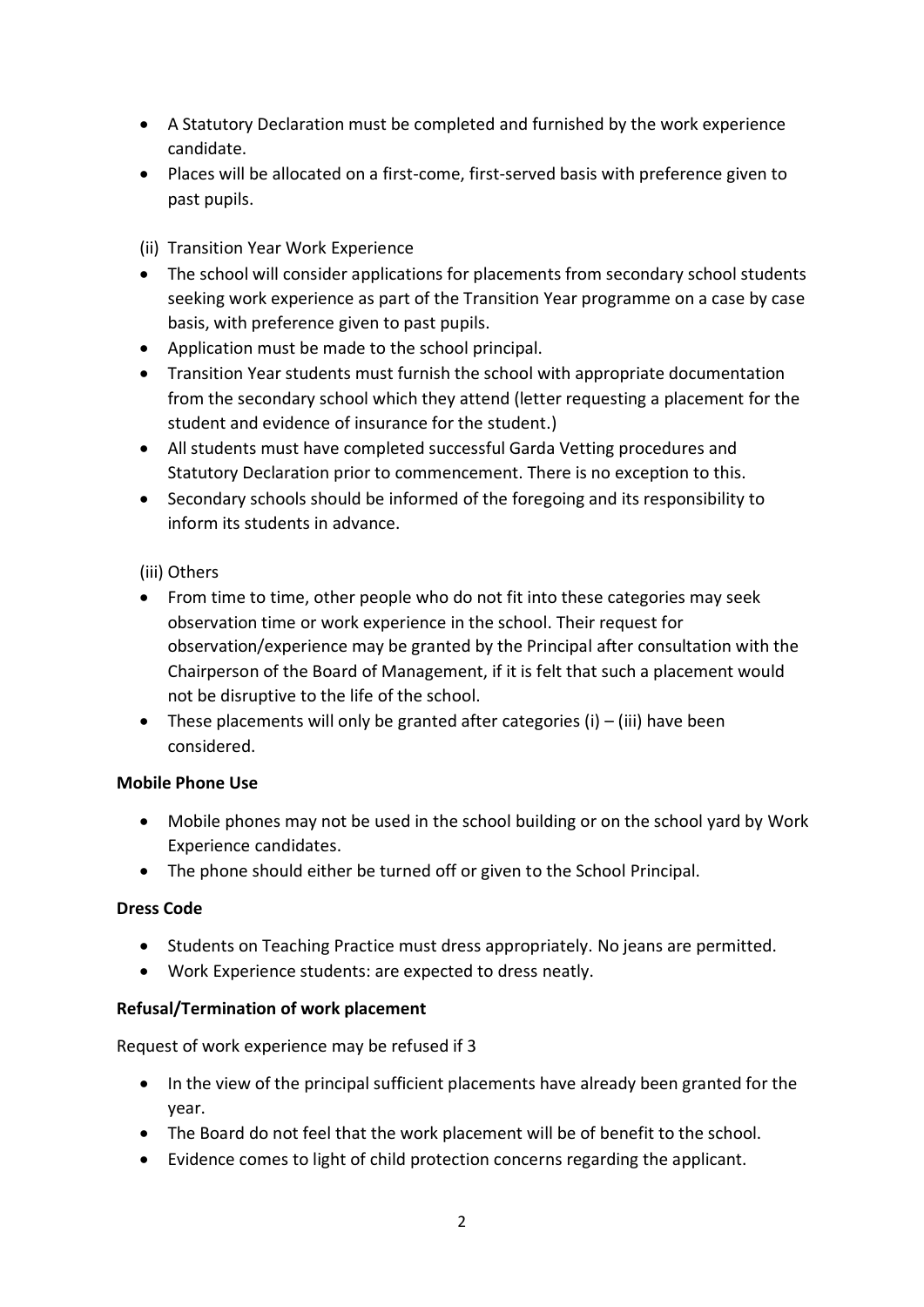### **Work placement may be terminated if**

- The supervising teacher(s) or the Principal are not satisfied that the appointee is contributing adequately to the life and work of the school, or is creating friction among staff or pupils.
- Inappropriate behaviour, especially towards children.
- The Principal/Board becomes concerned about the suitability of the appointee.
- If someone on work experience is dismissed, both the person themselves and their sponsoring organisation (if applicable) will be informed of the reason(s) for the dismissal.
- Principles of natural justice will be followed at all times

## **Confidentiality**

Anyone who is engaged in work experience in our school is required to observe the following requirements of confidentiality:

- Confidential or private documents should not be read. No-one doing work experience may remove any documents or copies of same, from the school, unless with the consent of the Principal.
- School business and procedures should not be discussed outside of school by people engaged in work experience. It is particularly important to respect the confidentiality rights of children, parents, teachers and other school staff.
- If a written report must be compiled as part of work experience, nothing in it should indicate the names of individual pupils or teachers (except in neutral terms such as class lists, etc.)
- All written reports on the school done by people on work experience should in the first instance be shown to the Principal.

## **Breaks**

All people on work experience shall be entitled to a 10 minute break from 11.00 – 11.10 a.m. and a 30 minute break from 12.30 – 1.00 p.m. If the work experience pupil wishes to leave the school at "big break", he / she must first furnish a note requesting same from his / her parents if under the age of 18.

Transition Year students may use the Staff Room before / after the teachers / SNAs have finished their lunch break.

## **Discipline and Child Protection**

- The teaching staff are responsible for discipline in the school. People on work experience may not discipline children of the school (although students on teaching practice may call the class or individual children to order while they are teaching.) If people on work experience have a concern regarding behaviour, they must report it to a member of the teaching staff.
- If people on work experience have any concerns regarding child protection, they should report it to the Designated Liaison Person or the Deputy DLP.